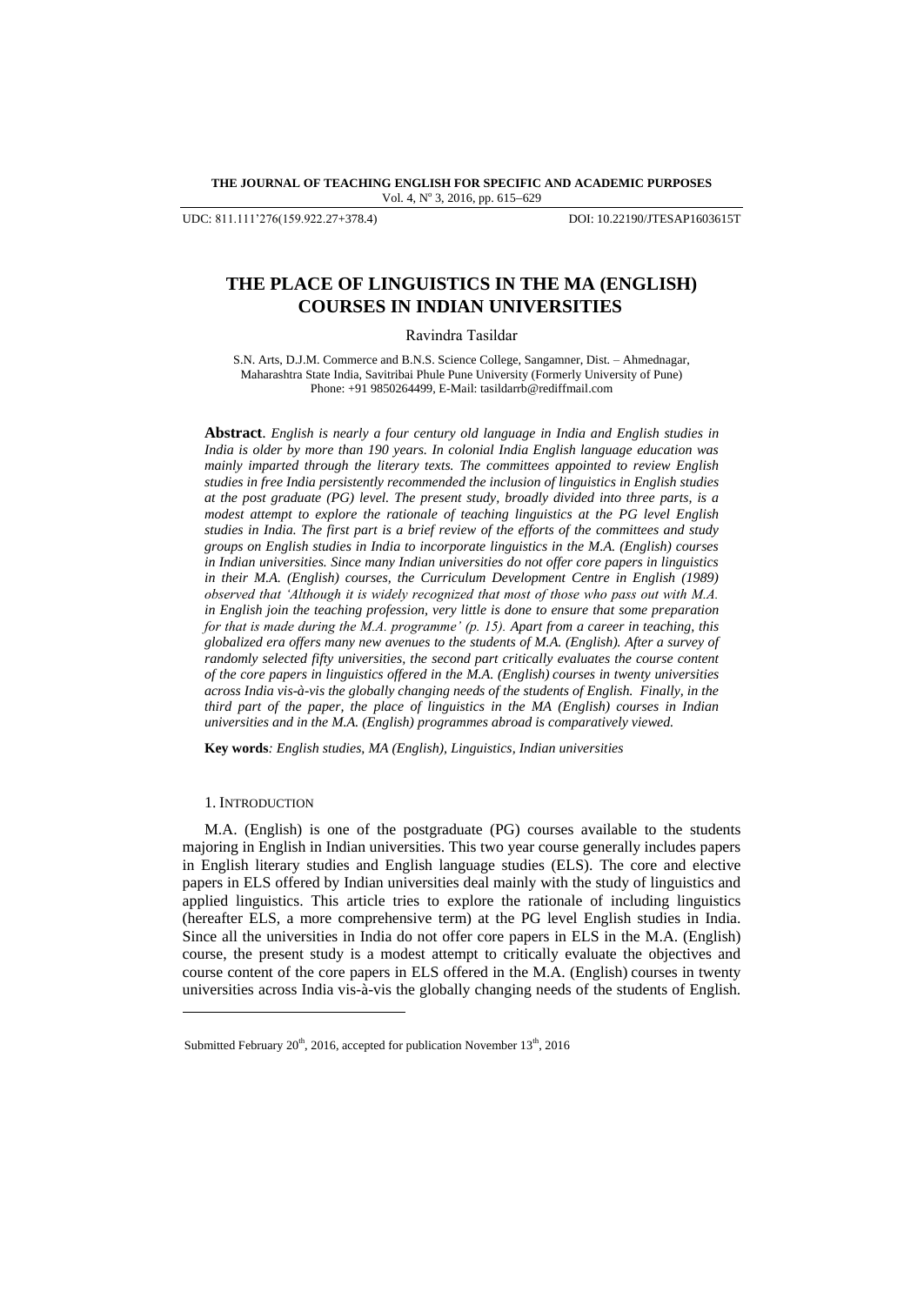In the end, the article also compares the place of linguistics in the M.A. (English) courses in Indian universities with the (post)graduate courses in some universities in the United Kingdom (UK) and the United States of America (USA) and some universities in the South Asian Association for Regional Cooperation (SAARC) countries.

## 2. A RETROSPECTIVE REVIEW OF THE INCLUSION OF LINGUISTICS IN THE MA (ENGLISH) COURSE

English has been taught in India for nearly four hundred years (see Chaudhary, 2001)*.* In British regime the teaching of English mainly dealt with literary texts. In the post independence India, the same pattern was continued in Indian universities and a deeply rooted notion that a student specializing in English is supposed to study only literary texts persisted over the decades. The committees, commissions and study groups appointed to review teaching of English in India helped in rooting out this notion through their recommendations. Besides, some experts in English studies contributed to change the course of M.A. (English).

Among the efforts during colonial India, the Calcutta University Commission (1917- 19) recommended to teach linguistics at the university level. After independence, the same old suggestion was reiterated by the Kunzru committee (1954). The Review Committee (1960) recommended that every student should study at least a paper in English language at some stage before he obtains the M.A. degree in English. The Study Group (1967) observed that the current syllabuses in English in Indian universities heavily weighted on the literature side are not equal to the task of preparing teachers of the English language, as distinguished from literature (Study Group, 1967:34). The Curriculum Development Centre (CDC) for English (1989) also stated the purpose of incorporating linguistics in the M.A. (English) course. "It is common knowledge that a large number of those successfully complete M.A. in English become teachers of English at the undergraduate level. The knowledge of the English language that they acquire will be put to direct use in their teaching. Keeping such a point of view in mind, the compulsory language paper has been designed as a paper in the structure of modern English rather than one in general linguistics or old English or philology, for example" (CDC 1989, p.32). In its preamble the Curriculum Development Committee (CDC) for English (2001) specified that English Honours and MA programmes are expected to ensure a firm command of the English language skills, active and passive, as well as an in-depth study of literary texts in English (CDC 2001, p. 15). Ironically, the CDC (2001) failed to suggest a core paper in ELS. The following table mentions the papers recommended by these committees.

In addition to the committees and study groups, some experts in English studies, discontented with the content of English literature courses, stressed the need to incorporate linguistics in the M.A. (English) course. Their suggestions are worth noting too. Since most of the students with B.A. and M.A. English aim to be teachers, Gokak (1964-65), Lott (1964-65) and Nadkarni (1964-65) stressed the need of inclusion of linguistics in English studies in India. Gokak (1964) and Pattanayak (1981) have tried to suggest new papers for M.A. (English) courses in Indian universities. Pattanayak (1981) asserts for inclusion of core papers based on the linguistic studies. He suggested a paper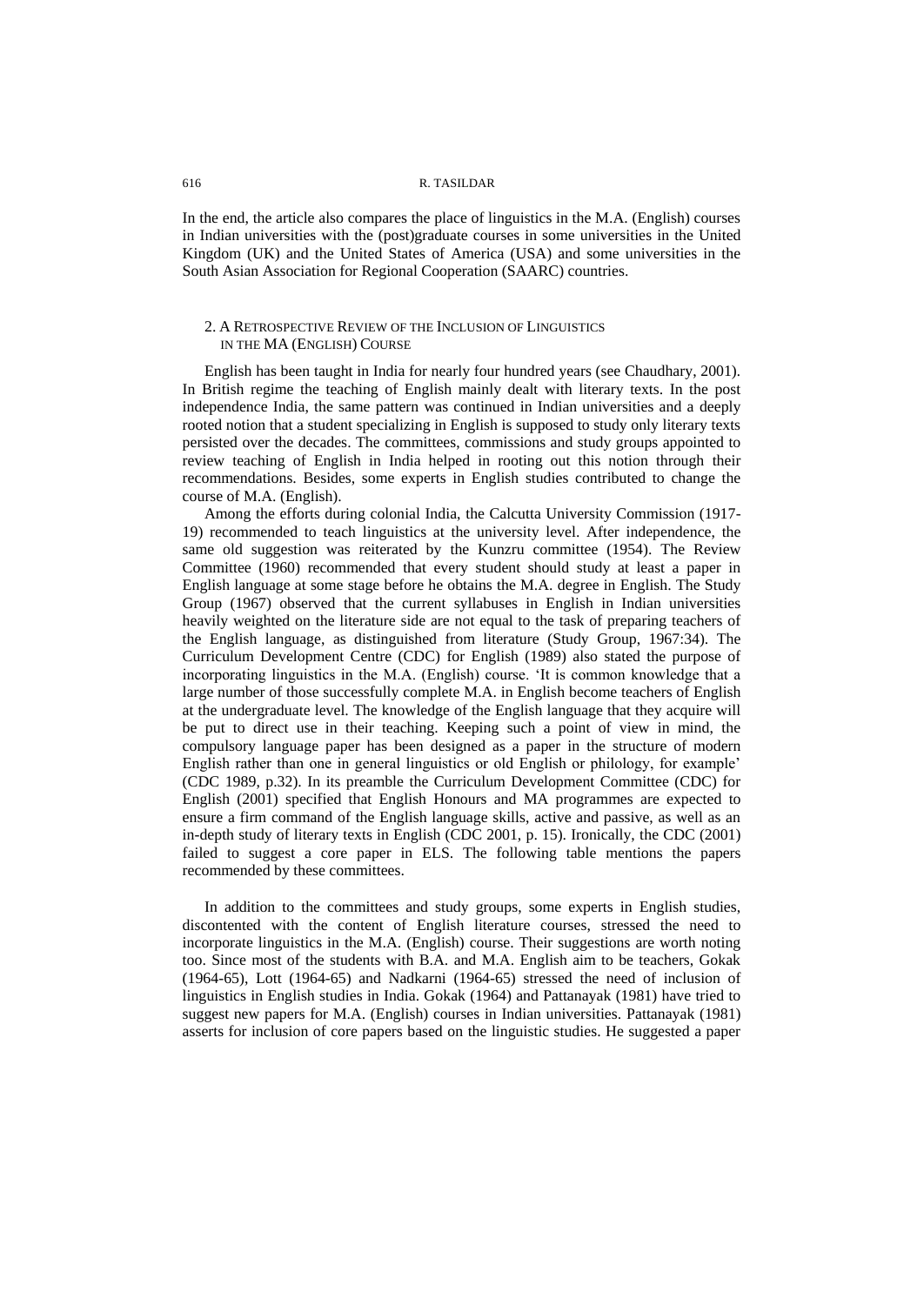'History of the English language' for M.A. (English) courses. Among electives, he suggests study of stylistics or translation, etc. In the context of globalization, Murty (2007) suggests to include elective papers in corporate communication, technical writing and media writing in the M.A. (English) course.

Table 1 Papers in ELS for the M.A. (English) course suggested by the committees

|                                | Title of the Paper                     |  |  |  |  |  |
|--------------------------------|----------------------------------------|--|--|--|--|--|
| Core                           | Elective                               |  |  |  |  |  |
| Contemporary English Group A*- |                                        |  |  |  |  |  |
| Usage                          | History of the English Language        |  |  |  |  |  |
|                                | Problems involved in the teaching of   |  |  |  |  |  |
|                                | English as a second or world language  |  |  |  |  |  |
|                                | Advanced topics in the phonetics of    |  |  |  |  |  |
|                                | English and in structural linguistics  |  |  |  |  |  |
|                                | with special reference to English      |  |  |  |  |  |
| The Structure of               | <b>Stylistics</b>                      |  |  |  |  |  |
| Modern English:                |                                        |  |  |  |  |  |
| Phonology; Syntax              |                                        |  |  |  |  |  |
| and Semantics                  |                                        |  |  |  |  |  |
| <b>Structure of Modern</b>     | English Language Teaching (ELT)        |  |  |  |  |  |
| English                        | and Linguistics                        |  |  |  |  |  |
|                                | Modern English Language                |  |  |  |  |  |
|                                | Old and Middle English, medieval       |  |  |  |  |  |
|                                | European literature and the history of |  |  |  |  |  |
|                                | the English language                   |  |  |  |  |  |
|                                | Linguistics and stylistics             |  |  |  |  |  |
|                                | $\sim$ $\sim$<br>. .                   |  |  |  |  |  |

\* Group A for higher secondary teachers of English or for lecturers in compulsory English

 Thus, the committees, study groups and experts in the field suggested inclusion of papers in ELS mainly to develop linguistic competence of the prospective teachers of English in India. Paradoxically, there is no place for linguistics in the core units of paper II and III of the University Grants Commission"s National Eligibility Test (UGC-NET) in English, meant for college and university teachers of English. However, in the paper III, among the five electives, the first elective is - History of English Language, English Language Teaching. Thus a passing reference to the linguistics component in the UGC-NET in English makes it imperative to reflect on the present place of linguistics in the M.A. (English) courses in Indian universities. Moreover, the present globalized era has made available many new avenues to the students of M.A. (English), making it essential to evaluate the objectives and course content of ELS papers in Indian universities vis*-àvis* the current needs of the students.

### 3. ELS PAPERS IN INDIAN UNIVERSITIES

The following fifty universities across the country were randomly selected for the present study.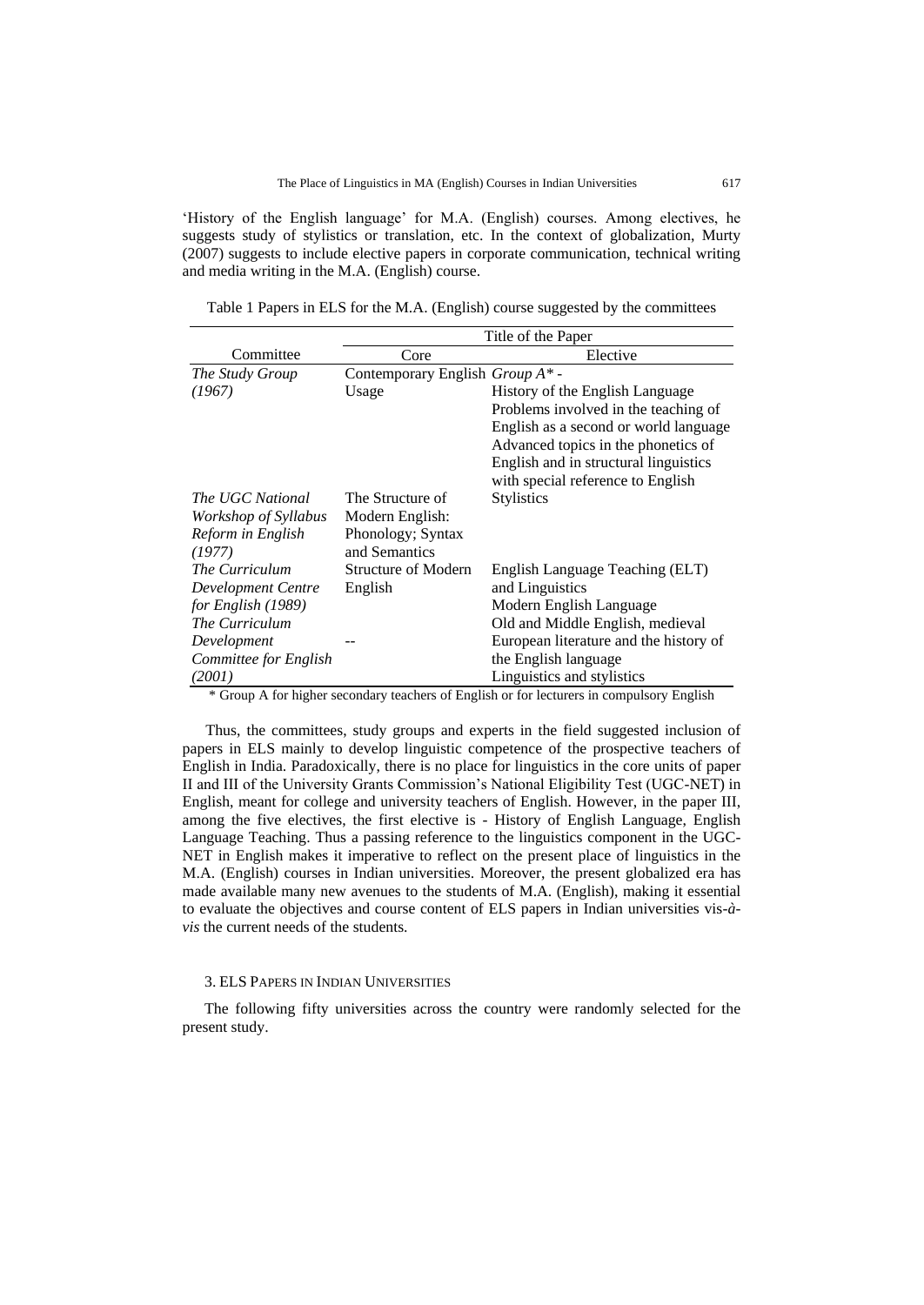Table 2 Indian universities surveyed for the present study of M.A. (English) courses

|                | Sr. Universities surveyed for the present study              | Acronyms         | Year of         |
|----------------|--------------------------------------------------------------|------------------|-----------------|
| No.            |                                                              |                  | Implementation* |
|                |                                                              |                  |                 |
| $\mathbf{1}$   | Amity University                                             | AU               | d 2011          |
| $\overline{2}$ | Benaras Hindu University                                     | BHU              | d 2012          |
| 3              | <b>Christ University</b>                                     | <b>CUB</b>       | d 2011          |
| 4              | Central University of Rajasthan                              | <b>CUR</b>       | d 2011          |
| 5              | Dr. Babasaheb Ambedkar Marathwada University                 | <b>BAMU</b>      | w 2009-10       |
| 6              | Dr. Bhim Rao Ambedkar University                             | <b>BRAU</b>      | w 2013-14       |
| 7              | Goa University                                               | GoU              | w 2012-13       |
| 8              | <b>Gujarat University</b>                                    | GjU              | w 2005-06       |
| 9              | Guru Nanak Dev University                                    | <b>GNDU</b>      | w 2011-12       |
| 10             | Hemwati Nandan Bahuguna Garhwal University                   | HNBGU            | d 2011          |
| 11             | Himachal Pradesh University                                  | <b>HPU</b>       | w 2007          |
|                | 12 Indira Gandhi National Open University                    | <b>IGNOU</b>     | d 2009          |
|                | 13 Jadhavpur University                                      | JvU              | $d$ 2012-13     |
|                | 14 Jamia Millia Islamia                                      | JMI              | w 2010-11       |
|                | 15 Kakatiya University                                       | KKU              | w 2009-10       |
|                | 16 Karnatak University                                       | KUD              | w 2011-12       |
|                | 17 Kuvempu University                                        | KU               | d 2013-14       |
|                | 18 Maharshi Dayanand Saraswati University                    | MDSU             | w 2009-10       |
|                | 19 Mahatma Gandhi University                                 | <b>MGU</b>       | d 2011          |
|                | 20 Mangalore University                                      | MU               | w 2008-09       |
|                | 21 Maulana Azad National Urdu University                     | <b>MANUU</b>     | d 2013-14       |
|                | 22 Mizoram University                                        | MZU              | w 2008          |
|                | 23 Mother Teresa Women's University                          | MTWU             | d 2011-12       |
|                | 24 Nagarjuna University                                      | NU               | d 2006-07       |
|                | 25 Netaji Subhash Open University                            | <b>NSOU</b>      | d 2011-12       |
|                | 26 North-Eastern Hill University                             | <b>NEHU</b>      | w 2008-09       |
|                | 27 North Maharashtra University                              | <b>NMU</b>       | w 2008-09       |
|                | 28 Osmania University                                        | <b>OUH</b>       | w 2010-11       |
|                | 29 Panjab University                                         | PU               | d 2008-09       |
|                | 30 Pondicherry University                                    | PoU              | d 2011-12       |
|                | 31 Rani Durgavati Vishwavidyalaya                            | <b>RDV</b>       | d 2010-11       |
|                | 32 Saurashtra University                                     | <b>SUR</b>       | w 2008-09       |
|                | 33 Shivaji University                                        | <b>SUK</b>       | w 2006-07       |
|                | 34 Shri Padmavati Women's University                         | <b>SPWU</b>      | $d$ 2011-12     |
|                | 35 Solapur University                                        | <b>SUS</b>       | w 2010-11       |
|                | 36 Tezpur University                                         | TzU              | d 2013-14       |
|                | 37 Tilak Maharashtra Vidyapeetha                             | TMV              | $d$ 2009-10     |
|                | 38 Thiruvalluvar University                                  | TvU              | w 2008-09       |
|                | 39 Tripura University                                        | TU               | d 2011          |
|                | 40 Tumkur University                                         | TkU              | d 2013-14       |
|                | 41 University of Calcutta                                    | U <sub>0</sub> C | d 2009-10       |
|                | 42 University of Calicut - Kerala                            | $UoC-K$          | d 2010          |
|                | 43 University of Delhi                                       | DU               | w 2009-10       |
|                | 44 University of Jammu                                       | JU               | w 2010          |
|                | 45 University of Lucknow                                     | UoL              | d 2010-11       |
|                | 46 University of Madras                                      | UnoM             | w 2007-08       |
|                | 47 University of Mumbai                                      | <b>UoM</b>       | w 2008-09       |
|                | 48 University of Pune (now Savitribai Phule Pune University) | UoP (SPPU)       | w 2013-14       |
|                | 49 Utkal University                                          | UU               | d 2011          |
|                | 50 Veer Narmad South Gujarat University                      | VNSGU            | w 2006-07       |

 $* w =$  with effect from (w.e.f.) and  $d =$  during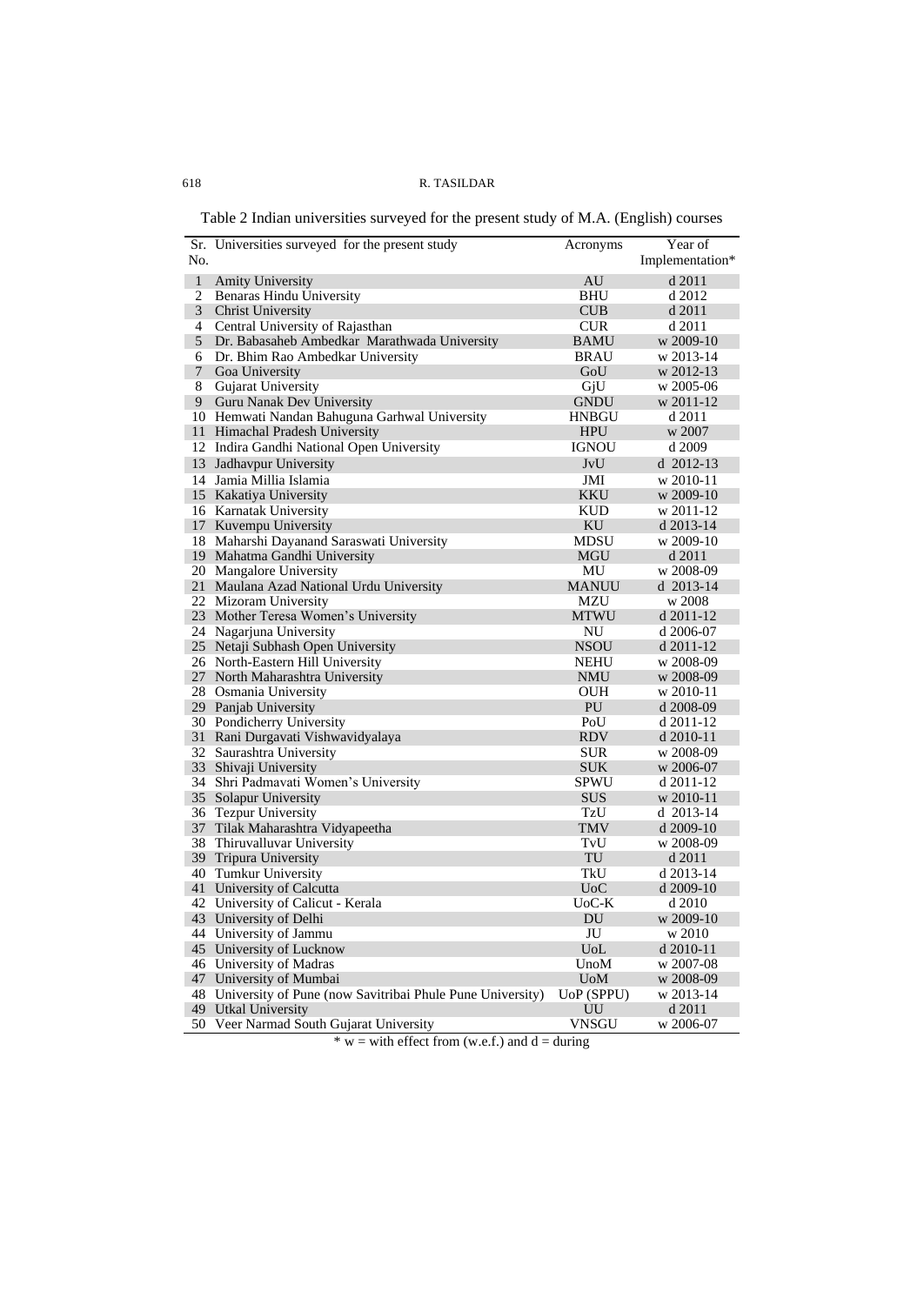Hereafter these universities will be referred to by their acronyms.

Among these fifty universities, thirty universities (60 %) offer core papers in ELS while in seven universities the papers in ELS are elective. Despite the persistent recommendations of the committees, study groups and subject experts to introduce a linguistics paper in the M.A. (English) course, some Indian universities failed to act upon the suggestion. There is no place for a paper in ELS in ten universities considered here.

Table 3 Universities offering core and elective papers in ELS

| Universities offering                    | Universities      | Universities not |  |  |
|------------------------------------------|-------------------|------------------|--|--|
| core ELS papers                          | offering elective | offering ELS     |  |  |
|                                          | ELS papers        | papers           |  |  |
| BHU, CUB, DU, GNDU, GoU, HPU, IGNOU,     | BRAU, GjU, JvU,   | AU, BAMU, CUR,   |  |  |
| JMI, KKU, MANUU, MGU, MTWU, MU, NMU,     | KUD, MDSU, PU,    | HNBGU, JU, KU,   |  |  |
| NSOU, NU, OUH, PoU, SPWU, SUK, SUR, SUS, | TkU, UoC.         | MZU, NEHU,       |  |  |
| TMV, TU, TvU, TzU, UnoM, UoL, UoM, UoP   | UU, VNSGU         | RDV, UoC-K       |  |  |
| 30/50                                    | 10/50             | 10/50            |  |  |

## 4. NOMENCLATURE OF THE CORE PAPERS IN ELS

A syllabus document is an integral part of any course. It mainly comprises of the course title, objectives, course content, teaching methodology, evaluation procedures and reference books. Based on the availability of the syllabus documents, among thirty universities offering core papers, twenty universities were considered for the present study. Since core papers are meant for all the students of M.A. (English) course, this study is a modest attempt to evaluate the objectives and course content of the ELS papers offered in twenty Indian universities. The following table mentions the universities and titles of the core papers in ELS they offer.

With the exception of GNDU, SUR and TU all the universities under study have introduced the core papers in ELS in the first year of MA (English) course. It can also be noted that different universities offer core papers with identical titles. For instance, Linguistics" (CUB and TU), "Introduction to Linguistics" (BHU and JMI) and "Basic Concepts in Linguistics" (SUK and SUS).

This study of the core papers in ELS begins with titles of the papers. For instance, it is a matter to investigate why definite article "the" in title of the paper suggested by the UGC National Workshop of Syllabus Reform in English (1977) is not found in the paper suggested by the CDC (1989). The later title has been adopted by NU and the UoL.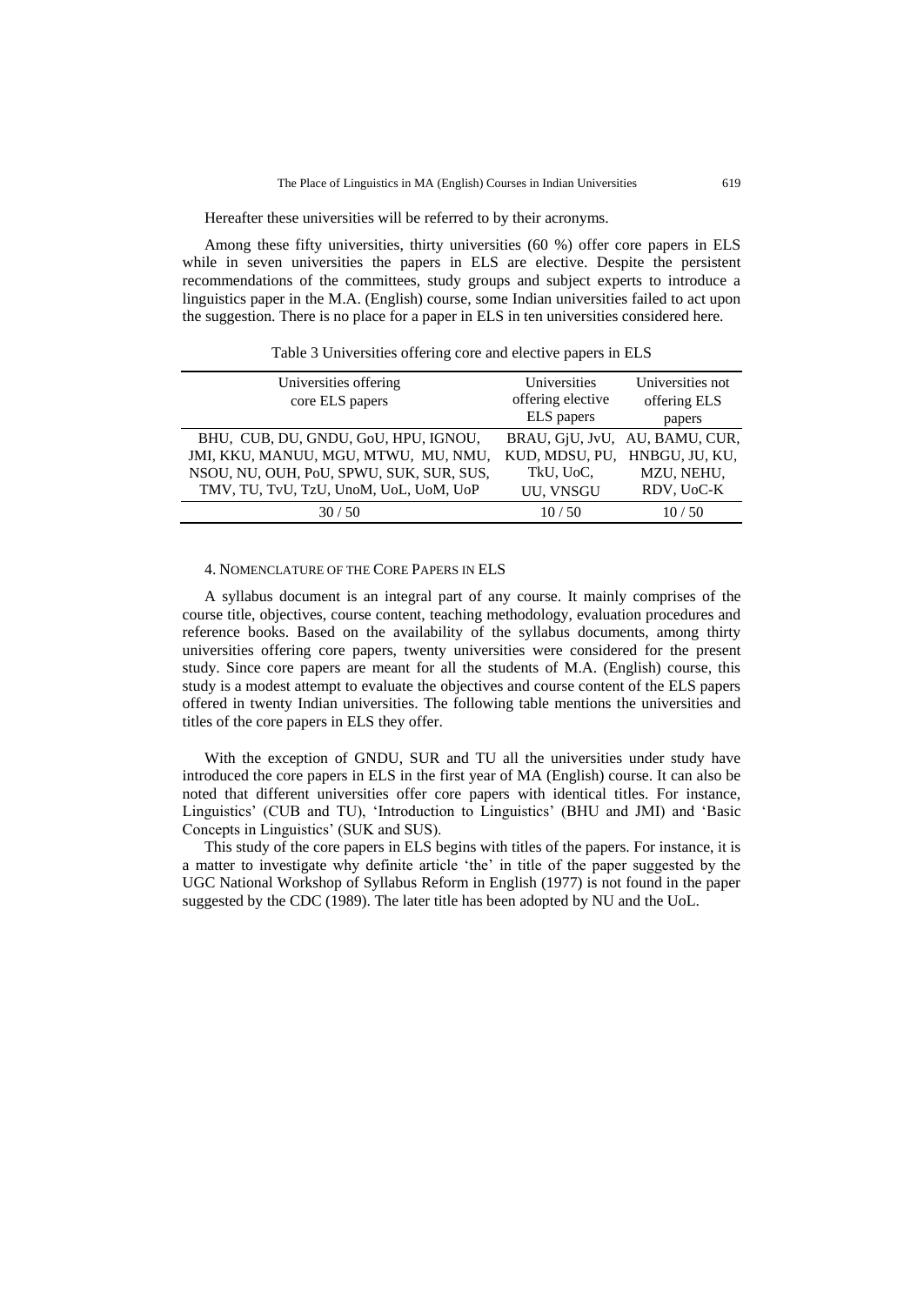| Table 4 Nomenclature of the ELS papers |  |  |  |
|----------------------------------------|--|--|--|
|----------------------------------------|--|--|--|

|                | Sr. No. University | Semester       | Course $\sqrt{ }$<br>Paper No. | Title of the Paper                          |
|----------------|--------------------|----------------|--------------------------------|---------------------------------------------|
| 1              | <b>BHU</b>         | I              | Course 1:<br><b>ENG-101</b>    | Introduction to Linguistics                 |
|                |                    | $\mathbf{I}$   | Course 5:                      | Linguistics and English                     |
|                |                    |                | <b>ENG-201</b>                 | Language Teaching                           |
| $\overline{c}$ | <b>CUB</b>         | I              | <b>MEL 134</b>                 | Linguistics                                 |
| 3              | DU                 | $\overline{c}$ | Eng 0202                       | Language and Linguistics                    |
| $\overline{4}$ | <b>GNDU</b>        | Ш              | Paper-XI                       | <b>General Linguistics</b>                  |
| 5              | GoU                | I              | <b>EGC 101</b>                 | Linguistics                                 |
| 6              | <b>HPU</b>         | П              | Course VIII                    | Growth and Structure of English<br>Language |
| 7              | JMI                | I              | Paper III                      | Introduction to Linguistics                 |
| 8              | <b>MANUU</b>       | Ι              | Paper II E 102                 | The Structure of English                    |
| 9              | NU                 |                | Paper I                        | Structure of Modern English - I             |
| 10             | <b>NSOU</b>        |                | $Paper - II$                   | Aspect of Language                          |
| 11             | <b>OUH</b>         | I & II         | Paper I                        | History, Structure and                      |
|                |                    |                |                                | Description of English-I & II               |
| 12             | <b>SUK</b>         | I              | Paper III                      | <b>Basic Concepts in Linguistics</b>        |
| 13             | <b>SUR</b>         | Ш              | MEGC-303                       | Phonetics and Linguistics                   |
| 14             | <b>SUS</b>         | I              | Paper III                      | Basic Concepts in Linguistics               |
| 15             | TU                 | 3              | Paper X                        | Linguistics $-1$                            |
| 16             | TvU                | П              | Paper V                        | <b>English Language and Linguistics</b>     |
| 17             | TzU                | Ι              | EG 447                         | <b>Structure of English</b>                 |
|                |                    | П              | EG 448                         | Language and Linguistics                    |
| 18             | UoL                | I              | Paper IV                       | <b>Structure of English</b>                 |
| 19             | UnoM               | П              | EFL C006                       | Language, Linguistics and Communication     |
| 20             | U <sub>0</sub> P   | I & II         | Paper-1.3                      | Contemporary Studies in English             |
|                |                    |                | & 2.3                          | Language -I & II                            |

# Table 5 Titles of the suggested papers

| Committee / study group Title suggested |                             | Titles of the ELS papers in        |
|-----------------------------------------|-----------------------------|------------------------------------|
|                                         | $(C=core E= electric)$      | the universities under study       |
| The Study Group (1967)                  | History of the English      | History, Structure and Description |
|                                         | Language $(E)$              | of English-I (OUH $-w$ 2010-11)    |
| The UGC National                        | The Structure of Modern     |                                    |
| Workshop of Syllabus                    | English: Phonology; Syntax  |                                    |
| Reform in English (1977)                | and Semantics $(C)$         |                                    |
| The Curriculum                          | Structure of Modern English | Structure of Modern English        |
| Development Centre for                  | (C)                         | $(NU - d 2006-07)$                 |
| <i>English</i> (1989)                   |                             | Structure of English               |
|                                         |                             | $(TzU - d\ 2013 - 14$ and          |
|                                         |                             | $UoL - d$ 2010-11)                 |
|                                         | ELT and Linguistics (E)     | Linguistics and English Language   |
|                                         |                             | Teaching (BHU d-2012)              |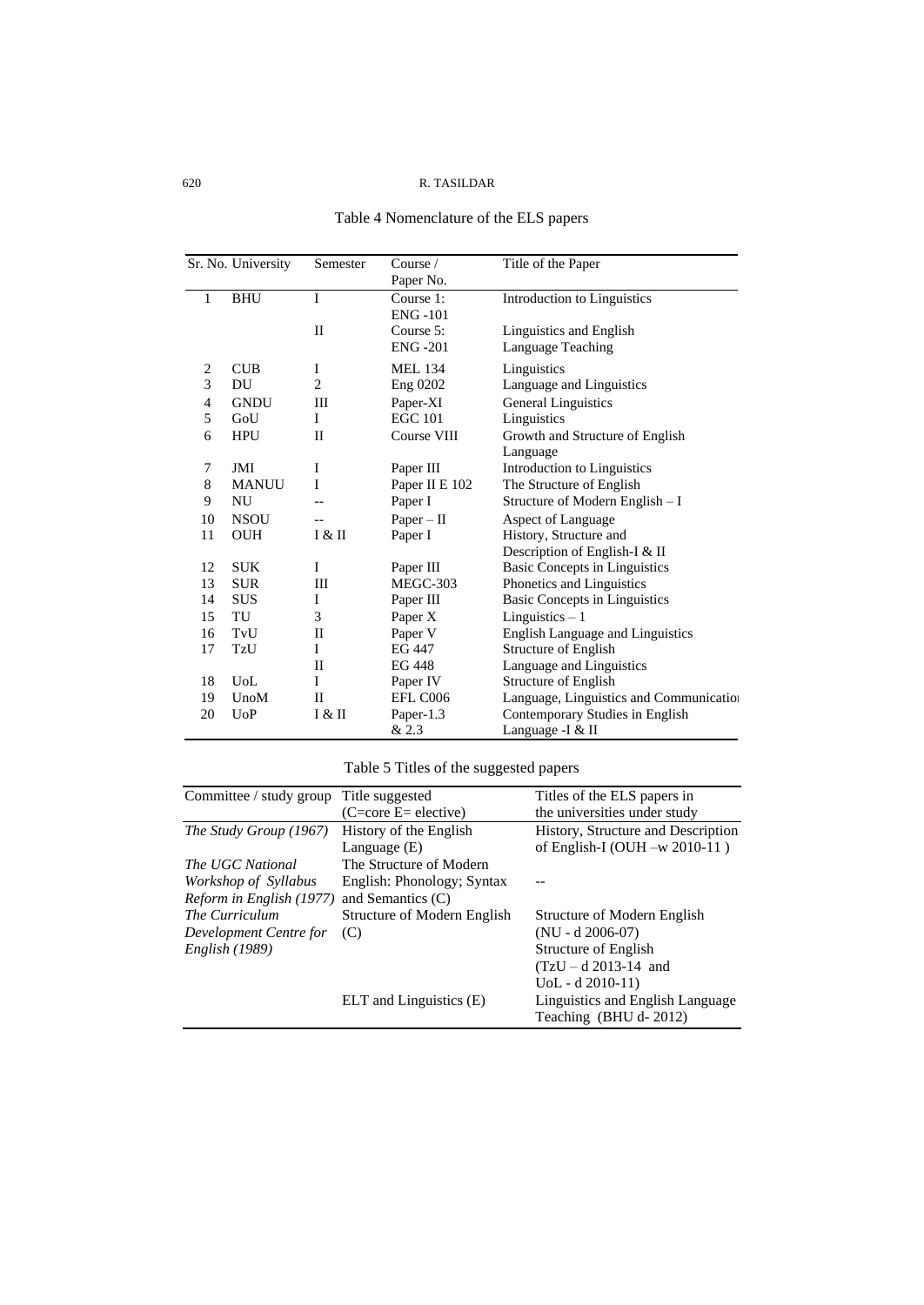#### 5. OBJECTIVES OF TEACHING LINGUISTICS IN INDIAN UNIVERSITIES

Not all the universities considered here have mentioned the objectives of core papers in ELS. The analysis of the objectives specified reveals that the main objective of the core papers in ELS (CUB, DU, GoU, JMI, SUK, UnoM and UoP) is to introduce/ familiarize/acquaint the students to the basic concepts in linguistics. Nevertheless, the UnoM and the UoP aim to equip learners to apply the skills acquired. Among these universities, the following objectives of TvU are comparatively clear, relevant and closer to those intended by the committees and study groups.

Students are exposed to:

- 1. the evolution of the English language at a deeper level, updating what has been learnt at the undergraduate (UG) level
- 2. the intricacies of articulating English sounds, enabling them to speak better
- 3. levels of linguistic analyses, preparing them to become effective teachers.

#### 6. ANALYSIS OF THE COURSE COMPONENTS OF THE ELS PAPERS

In the UG courses in English (Hons./Major/Special) the students are generally acquainted with phonetics, phonology, morphology, syntax and semantics (see Tasildar, 2012). The course content of the ELS papers offered at the UG level and elective papers at the PG level are out of the scope of this article. Without encroaching the autonomy of Indian universities regarding the courses and their course content, the following analysis has been done.

The ELS papers offered in the M.A. (English) courses considered here comprise of units related to properties of language, approaches to the study of language, branches of linguistics, levels of linguistic analysis and applied linguistics (refer to Table A in the Appendix). The following table sums up the number of universities incorporating different aspects of language in the ELS papers.

Table 6 Distribution of different aspects of language in the ELS papers

| No. of       | Course components                        |                   |                              |                 |                           |  |  |  |  |  |  |  |  |
|--------------|------------------------------------------|-------------------|------------------------------|-----------------|---------------------------|--|--|--|--|--|--|--|--|
| Universities |                                          |                   |                              |                 |                           |  |  |  |  |  |  |  |  |
| 14           | Phonology                                |                   |                              |                 |                           |  |  |  |  |  |  |  |  |
| 12           | Morphology                               |                   |                              |                 |                           |  |  |  |  |  |  |  |  |
| 11           | Sociolinguistics                         |                   |                              |                 |                           |  |  |  |  |  |  |  |  |
| 10           | <b>Semantics</b>                         |                   |                              |                 |                           |  |  |  |  |  |  |  |  |
| 09           | Language orientation Phonetics<br>Syntax |                   |                              |                 |                           |  |  |  |  |  |  |  |  |
| 07           | Properties of                            | Branches of       | Discourse Analysis           |                 |                           |  |  |  |  |  |  |  |  |
|              | language                                 | linguistics       | and / Pragmatics             | Structuralism   |                           |  |  |  |  |  |  |  |  |
| 06           | <b>Stylistics</b>                        |                   |                              |                 |                           |  |  |  |  |  |  |  |  |
| 05           | Transformational-Generative (TG) grammar |                   |                              |                 |                           |  |  |  |  |  |  |  |  |
| 04           | Historical, descriptive approaches       |                   |                              | Language in use | ELT.                      |  |  |  |  |  |  |  |  |
| 03           | <b>History of English</b><br>Language    | Psycholinguistics | General Indian English (GIE) |                 |                           |  |  |  |  |  |  |  |  |
|              | Phrase-Structure (PS) Language           |                   | Halliday's                   | Indian          | Language and              |  |  |  |  |  |  |  |  |
| 02           | Grammar                                  | families          | Grammar                      |                 | linguistics communication |  |  |  |  |  |  |  |  |
| 01           | Traditional Grammar Translation          |                   |                              |                 |                           |  |  |  |  |  |  |  |  |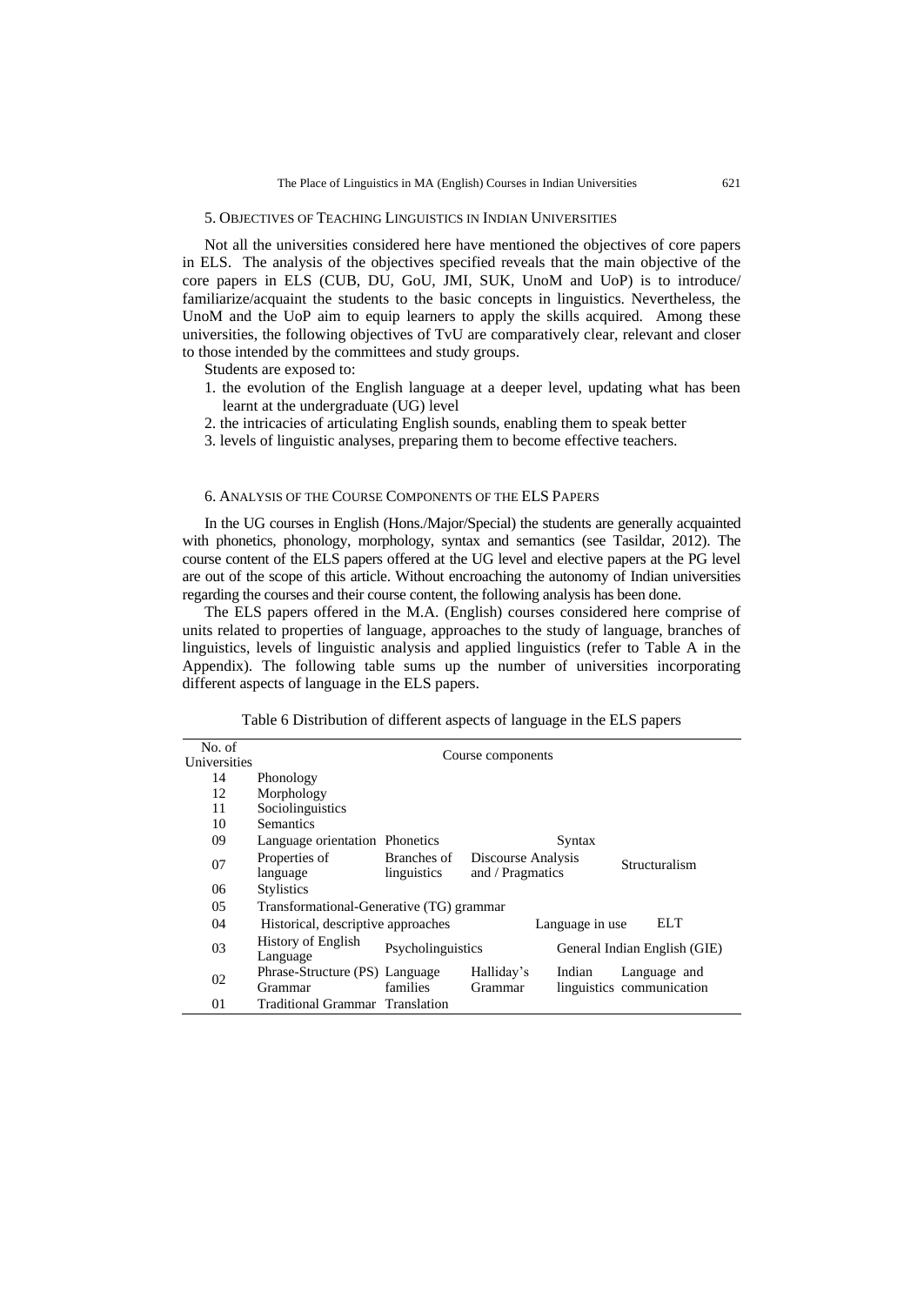It is time to reflect over the fact that as many as nine universities consider it essential in a PG course to orient students towards language study through units like definition of language and difference between animal and human communication. Moreover, seven universities have felt the need to acquaint their PG students with the properties of language and the branches of linguistics.

In these ELS papers emphasis is on phonetics and phonology. Phonology is the most incorporated language aspect in the universities under study. CUB, JMI, MANUU, NU, NSOU, OUH, SUR, TU have introduced units in both phonetics and phonology whereas BHU, DU, the UoL and the UoP have units only in phonology. The UnoM is the only university to introduce only phonetics. Nine universities include separate unit in phonetics in their ELS papers. Though the units in phonology have been introduced in fourteen universities out of twenty under study, it is strange to note that in GNDU, SUK and SUS there are no units in phonetics and phonology.

Taking into account the significance of phonology in the study of English linguistics and the entry level competence of PG students in Indian universities, disparity is noticed in relation to the time allotted to teach units in "phonology" in the ELS papers. For instance, the UoP expects to acquaint the M.A. (English) entrants with entire phonology within fifteen clock hours whereas CUB allots ten and seven clock hours for two separates modules on phonetics and phonology respectively. In contrast, in TU, the core paper X for entire semester III includes only two units, viz. Group A: Phonetics and Group B: Phonology. Thus, in Indian universities the teaching of phonetics and phonology has become synonymous with the teaching of linguistics.

Morphology is the next aspect of language preferred by twelve universities - BHU, CUB, DU, HPU, JMI, MANUU, NSOU, OUH, TvU, the UoL, the UnoM and the UoP more for its pedagogical value (e.g. teachability) than for linguistic reasons. Similarly, syntax has been part of nine universities - BHU, CUB, DU, MANUU, OUH, TvU, TzU, the UoL and the UoP. Among the other branches of linguistics, units in semantics have been included by CUB, DU, HPU, SUK, SUR, SUS, TvU, TzU, the UnoM and the UoP.

BHU, GoU, NU and SUR have units on historical and descriptive approaches to the study of language. BHU, DU, GNDU, GoU, SUR, TzU and the UoP have introduced units in structuralism and with the exception of DU, all these universities and JMI include TG grammar. Besides, JMI and TzU incorporate separate units in PS grammar and traditional grammar (JMI). Michael Halliday finds a place in the paper of GNDU in the form of his "functional theory" whereas the UoP tries to acquaint its students through the unit 'concept of systemic grammar'. Though, it is noticed that particular universities have taken initiative to introduce new approaches to grammar, the relevance of some of these units to society can be questioned. However, the UnoM, one of the universities established in 1857, is not among these universities.

Some universities have also preferred units in applied linguistics. Sociolinguistics gets priority in eleven universities. BHU, CUB, DU, GoU, HPU, NU, OUH, SUK, SUS, TvU and the UoP have included units in sociolinguistics. Psycholinguistics appears to be neglected since only by BHU, CUB and OUH have separate units in it. The units in language in use have been introduced by JMI, NU, the UoL and the UoP and units in discourse analysis and pragmatics have been incorporated by CUB, SUK, SUR, SUS, TvU, the UnoM and the UoP. Similarly, a unit in stylistics is part of the ELS papers in BHU, GNDU, NU, SUK, SUS and the UnoM.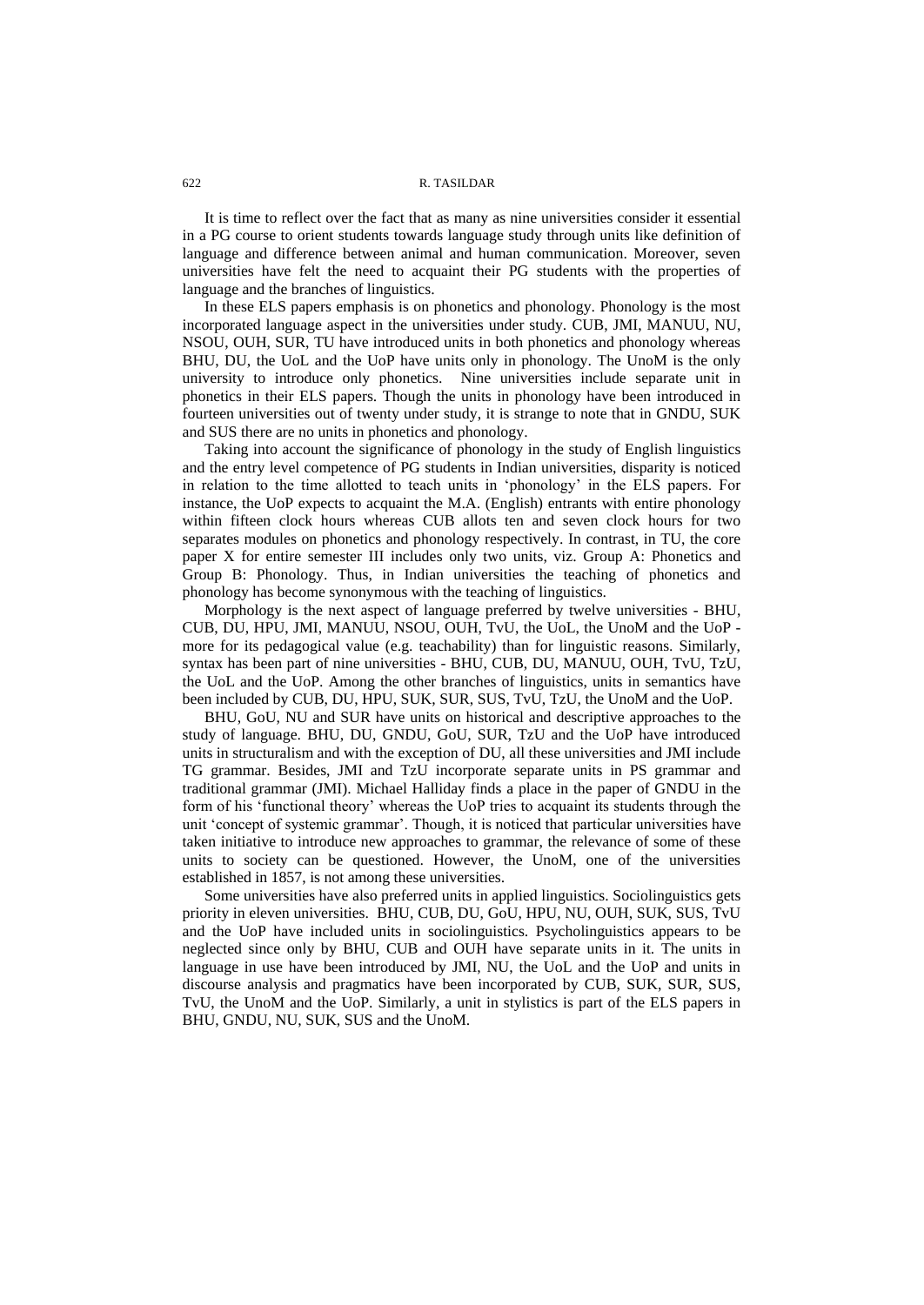Here it is important to mention that components relevant to the Indian context are rarely specified in the core ELS papers in Indian universities. For instance, CUB and SUR are the only two universities to introduce "Indian linguistics". Furthermore, GNDU and JMI mention GIE whereas SUR considers it as one of the potential areas of study.

#### 7. NEEDS OF THE STUDENTS AND THE COURSE COMPONENTS

It is a widely known fact some students of M.A. (English) appear for the UGC-NET in English to qualify themselves for college and university teaching. As already mentioned, History of English Language and English Language Teaching appear as one of the five electives in Paper III of the UGC-NET in English. Among the twenty universities considered here, a separate unit on the history of the English language is offered by NSOU (an open university) and TvU and units related to language families are included by CUB and OUH. Even though some universities offer separate core and elective papers in ELT, it is noteworthy to mention that BHU and OUH offer separate core papers amalgamating linguistics and ELT whereas units in applied linguistics are included by GNDU (stylistics and methods and approaches to language teaching) and the UnoM (contrastive analysis and stylistics). Such units would offer some help for the students entering teaching profession.

The focus on morphology and syntax indicates that besides phonetics and phonology, grammar is another significant aspect in the ELS papers. These priorities of Indian universities indicate their efforts to develop oral and written competence of their students. Similarly, inclusion of units in discourse analysis and pragmatics may also indicate a step in the direction of developing pragmatic competence (as specified in its objectives by the UoP). However, communicative competence is one more area which requires some attention. The postgraduates in English are expected to be proficient in language and communication skills. It is generally observed that many students lack language proficiency and face problems in communication even after their post-graduation. According to Sastri (1977), even M.A. students of English literature fail to communicate in English (UGC, 1977: 144). The situation today is just more of the same. Among the universities offering core ELS papers CUB, NMU and the UnoM have incorporated aspects of communication. The papers include units on oral and written communication. In its paper in communication skills, NMU includes a separate unit on the phonology of English for detailed study.

| University  | Semester | Title of the paper                                |
|-------------|----------|---------------------------------------------------|
| <b>CUB</b>  |          | Linguistics                                       |
| <b>NMU</b>  | I & II   | Strategies for Effective Communication in English |
| <b>UnoM</b> |          | Language, Linguistics and Communication           |

Nowadays there is ample scope for a graduate or post-graduate equipped with translation skills which are supposed to be part and parcel of linguistics programme (Priyadarshi, 2011). However, many universities not only fail to introduce an elective paper in translation but also in the core papers in ELS there is hardly any place for it. In this survey only the UnoM has made a mention of translation and MTWU, PoU and UU offer separate papers in translation.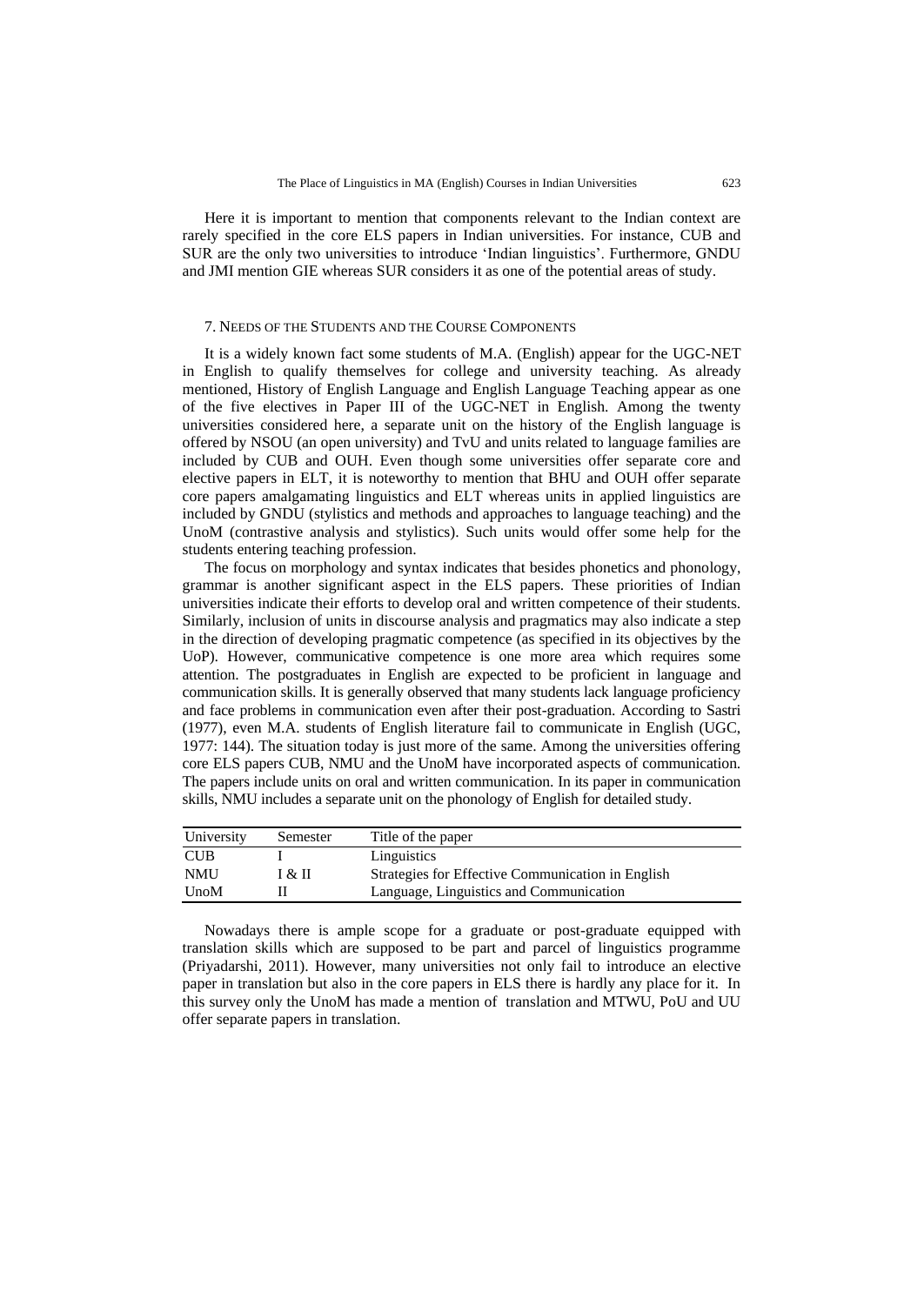This survey gives a glimpse of the teaching of linguistics in the M.A. (English) courses in Indian universities. Thus, with regard to the course content, the preferences of the universities under study vary widely. One may wonder if the course components in varying proportions present in the core ELS papers analysed here may cater to the diversifying new age needs of the Indian PG students aspiring to get jobs in various fields other than teaching. Apart from studying for research degrees like M Phil and PhD and a career in teaching, at present, the students of M.A. (English) may also get opportunities to work as advertisers, book/film reviewers, corporate bloggers, (digital) copywriters, film editors, free-lance editors, interpreters, language planners, lexicographers, lobbyists, market researchers, news readers, policy analysts, proposal writers, psycholinguists, publishers, public relations officers, speech-therapy consultants, technical writers, tourism administrators, translators and many more (also see Priyadarshi, 2011). However, as far as competitive examinations are concerned, it is surprising to note that 'linguistics' is not considered worth enough to include in the list of optional subjects for the civil services examination conducted by the Union Public Service Commission (UPSC) of India.

#### 8. LINGUISTICS IN (POST) GRADUATE PROGRAMMES IN ENGLISH ABROAD

A web based survey of some of the universities abroad from the UK, the USA and the SAARC countries was conducted to know the place of linguistics in their M.A. (English) programmes. The search led to the discovery that the universities in the UK and the USA, where English is the first language, offer programmes which are mainly literary in nature like Literature MA (University of Brighton), English Literary Studies (Durham University) and English and American Literature MA (University of Kent). In the US universities like University of Oregon and the University of Pennsylvania separate study of linguistics is excluded from the graduate courses in literary studies. Nevertheless, the University of Leicester (UK) includes editing literary texts in its MA in English Studies and Boston University (USA) includes philology and linguistics in the course work of MA in English and American Literature.

Among the ten courses offered in its MA in English studies, the University of Colombo (Sri Lanka) includes four separate papers in ELS like Corpus Linguistics, Language Testing and Assessment, World Englishes and Sociolinguistics: Critical Approaches. For Master courses in English, the Department of English, Yangon University (Myanmar), makes available modules like Grammar and Syntax, Sociolinguistics, Discourse Analysis, Stylistics, Semantics, Psycholinguistics, Error Analysis, Developing Language and Literary Skills. Private universities in Bangladesh also offer a range of courses in linguistics for M.A. (English) degree. For instance, among the fifteen core courses, Daffodil International University lists four courses like Introduction to Linguistics, Introduction to ELT, Pragmatics and Semantics and English for Communication. Similarly, North South University requires its students to go for courses like History of the English Language, Foundations in Linguistics and Translation Studies for MA in English literature. In its M.A. (English) course Bahauddin Zakariya University, Multan (Pakistan) offers papers like P-III- Academic Discourse (grammar & skills), P-VI- Stylistics/TESOL for MA part I and Paper-XI Linguistics, Paper-XII Sociolinguistics & Psycholinguistics for MA Part – II. However, in the MA in English Literature in the University of Lahore there is only one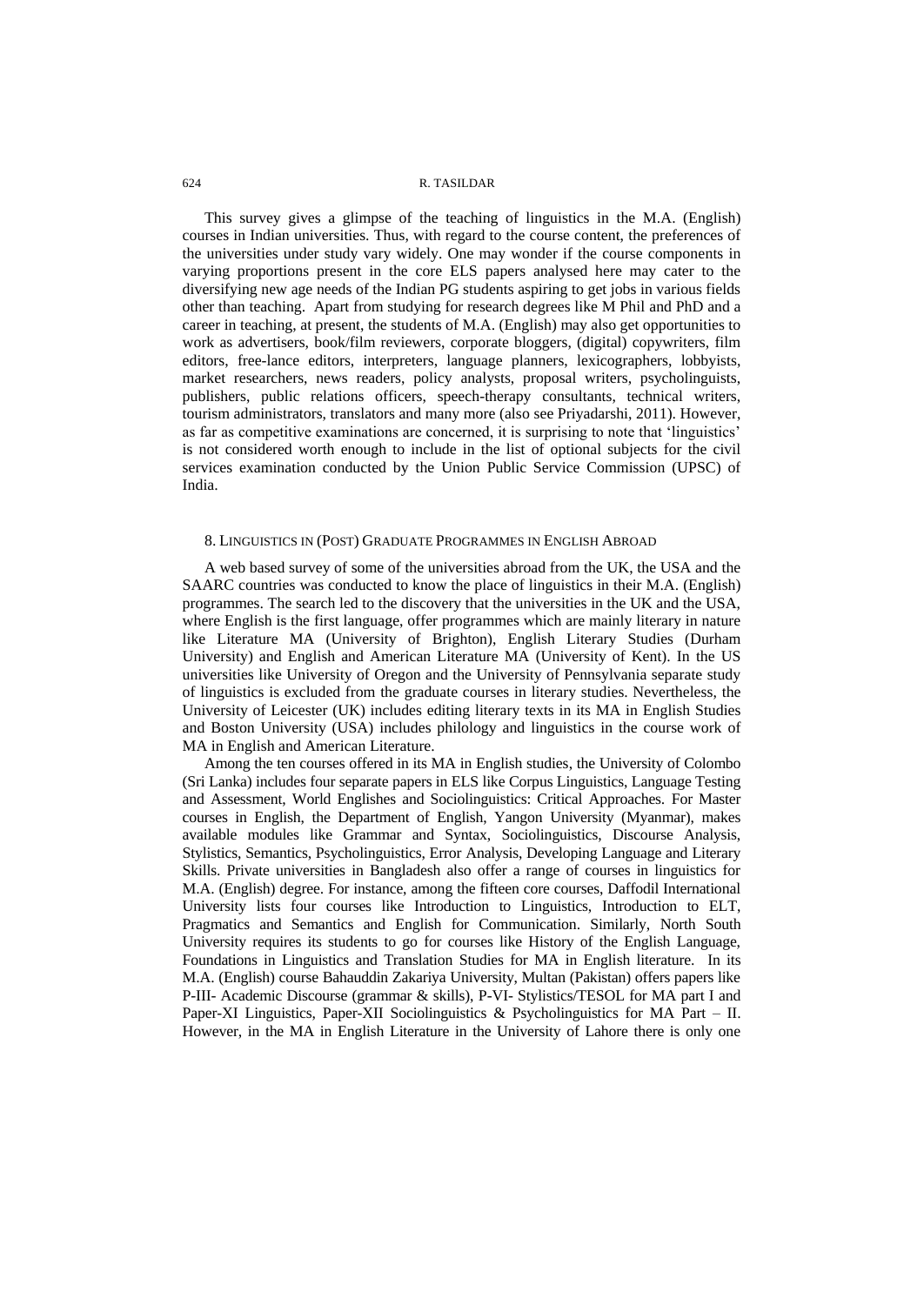paper 'Introduction to Linguistics' among the twenty papers. The M.A. (English) programme offered at Khwopa College, Bhaktapur affiliated to Tribuvan University, Nepal incorporates a paper entitled "Linguistics and Literature: Stylistics" for M.A. I.

Though sample size of this survey of universities abroad is relatively small, this cursory survey points out that universities in the UK and the USA do not amalgamate modules in linguistics in their graduate programmes in English literary studies. They instead offer separate MA in Linguistics. In contrast very few Indian universities are privileged with this. The PG course in English in Indian universities is generally known as MA (English). The nomenclature doesn"t indicate if the focus of the course is on the study of literature, language, culture or any other area whereas the titles of the graduate programmes in English abroad, particularly of the universities in the UK and the USA, specify the focus area. For instance, English Literary Studies (Durham University), MA in English and American Literature (Boston University), MA in English Language and Linguistics (University of Leicester), Masters in Applied English Linguistics (University of Wisconsin-Madison) and English Language Teaching MA (University of Brighton). This trend is also found in the universities in countries neighbouring India, for example, MA in English Language Teaching and Linguistics (University of Lahore) and MA in English Language & Linguistics and MA in TESOL (North South University). Though such diversification of courses was envisaged by the CDC (1989, p.31), it appears to be a distant dream in India.

It is further noticed that the separate units in the ELS papers in Indian universities become separate modules/courses in the M.A. (English) programmes offered in the SAARC countries, for instance, 'Sociolinguistics & Psycholinguistics' (Bahauddin Zakariya University) and "Pragmatics and Semantics" (Daffodil International University). The universities in India restrict themselves to either one core or elective paper in ELS [however, the UoP has introduced elective papers "Linguistics and Stylistics" and "Semantics and Pragmatics" in the MA (English) course] whereas the universities in neighbouring countries provide more than one paper in ELS for their M.A. in English. Furthermore, innovative papers made available by the University of Colombo in its MA in English studies like a course in "Corpus Linguistics" and "World Englishes" are rarely offered by Indian universities. In this regard Indian universities do not go beyond introduction of national varieties like British English, American English and Indian English and that too in a sub-unit of sociolinguistics - varieties of English. The focus of the universities in the SAARC countries seems to be on balancing basic concepts in linguistics with applied linguistics. These universities relatively offer more language study options to their students.

## 9. TO SUM UP

The identical titles of the core papers in ELS in Indian universities (SUK and SUS, for instance) indicate the similarity of their course components. The main objective of the core papers in ELS considered here (CUB, DU, GoU, JMI, SUK, the UnoM and the UoP) is "to acquaint students with the basic concepts and issues in linguistics" (UoP). The teaching hours allotted to teach different aspects of language are congruent to this commonly spelt objective. This contention is further strengthened by the allotment of inadequate clock hours to teach phonology. Hence it can be ironically concluded that the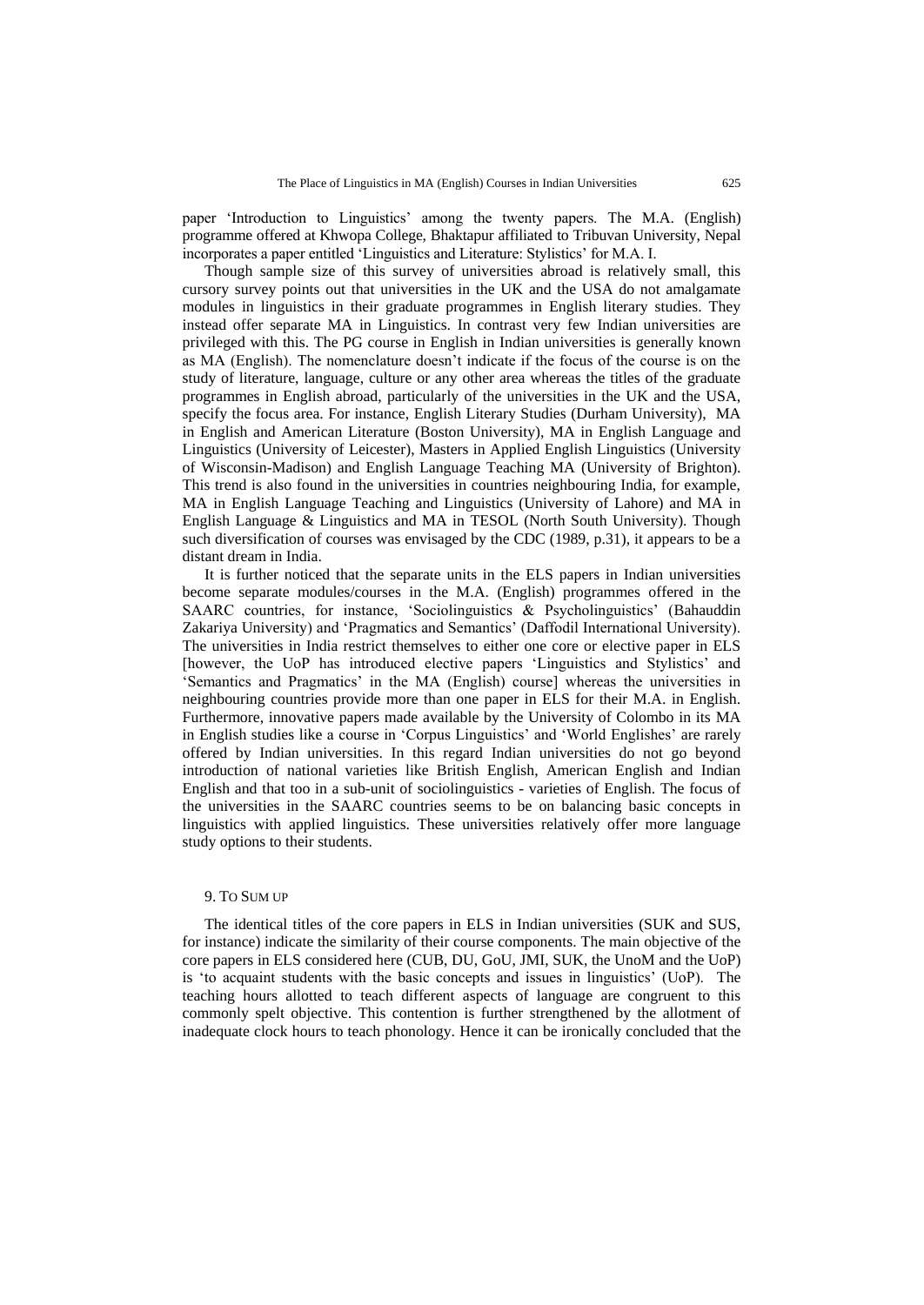course components of the core papers in ELS are compatible to the objectives specified. The ELS scenario in India can be summed up with observations of Shinde (2009): "For more than sixty years after Independence, English language studies have been purely academic. Knowledge about language rather than skill mastery has been dominant" (Shinde, 2009: 5). In the absence of utilitarian perspective on teaching literature, in a literature-oriented M.A. (English) course, the students look towards the ELS papers as the last resort. In the light of globally changing needs of the students of English, analysis of actual needs of Indian students is essential for formulating the objectives of teaching linguistics in the M.A. (English) course. It is also imperative to periodically modify the objectives and refurbish the course content of the ELS papers.

The review of recommendations of various committees, study groups and experts in the field reveals that the persistent recommendation to incorporate linguistics in the courses in English was mainly to develop linguistic competence of the prospective teachers of English in India. It is high time current needs of the students of English in India as well as new age requirements of the nation were considered. The study of linguistics in the M.A. (English) courses can be made more comprehensive, perhaps, by the inclusion of socially relevant components like corpus linguistics, linguistics and mass communication, lexicography, to name a few. This can also encourage the students of M.A. (English) to carry out research in linguistics.

We come across a long ranging academic debate with respect to the place of linguistics in literature courses in Arab universities [see Zughoul (1986), Obeidat (1997), Haggan (1999), Al-Kharabsheh et al (2009) and Al Mahrooqi and Al-Shihi (2012)]. Eventually, it is disheartening to note that such deliberations on the place of linguistics in the UG and PG courses in English in Indian universities never surfaced in Indian academia.

#### **REFERENCES**

- Al-Kharabsheh, Aladdin, Bakri Al-Azzam & Marwan Obeidat. "The English Department in the Arab World Re-visited: Language, Literature, or Translation? A Student's View," *College Student Journal* 43:4 (2009): 961-78.
- Al Mahrooqi, Rahma & Hooriya Al-Shihi. "Literature, Language or Linguistics? Student Perspectives on What English Departments in Arab Universities should Focus on," *Modern Journal of Applied Linguistics* 4:3 (2012): 154-169. Accessed September 27, 2012. [http://www.mjal.org/Journal/13.pdf.](http://www.mjal.org/Journal/13.pdf)
- Bahauddin Zakariya University. "Proposed Syllabus for M.A. English Literature Course, 2010," Accessed October 21, 2013. [http://www.bzu.edu.pk/departmentindex.](http://www.bzu.edu.pk/departmentindex.php?id=6) [php?id=6.](http://www.bzu.edu.pk/departmentindex.php?id=6)
- Boston University. "MA in English and American Literature," Accessed November 16, 2013. <http://www.bu.edu/english/graduate/ma-in-english-and-american-literature.>
- Calcutta University Commission (1917-19). In *The Story of English in India*, Krishnaswamy and Krishnaswamy, 82-89. New Delhi: Foundation Books, 2006.
- Chaudhary, Shreesh. "ELT in India: 400 Years and Still Going Strong," *Asian EFL Journal*. (2001)*.* Accessed August 10, 2008. [http://www.iatefl.org.](http://www.iatefl.org/)
- Daffodil International University. "M.A. in English," Accessed September22, 2008. [www.dafodilvarsity.edu.bd.](http://www.dafodilvarsity.edu.bd/)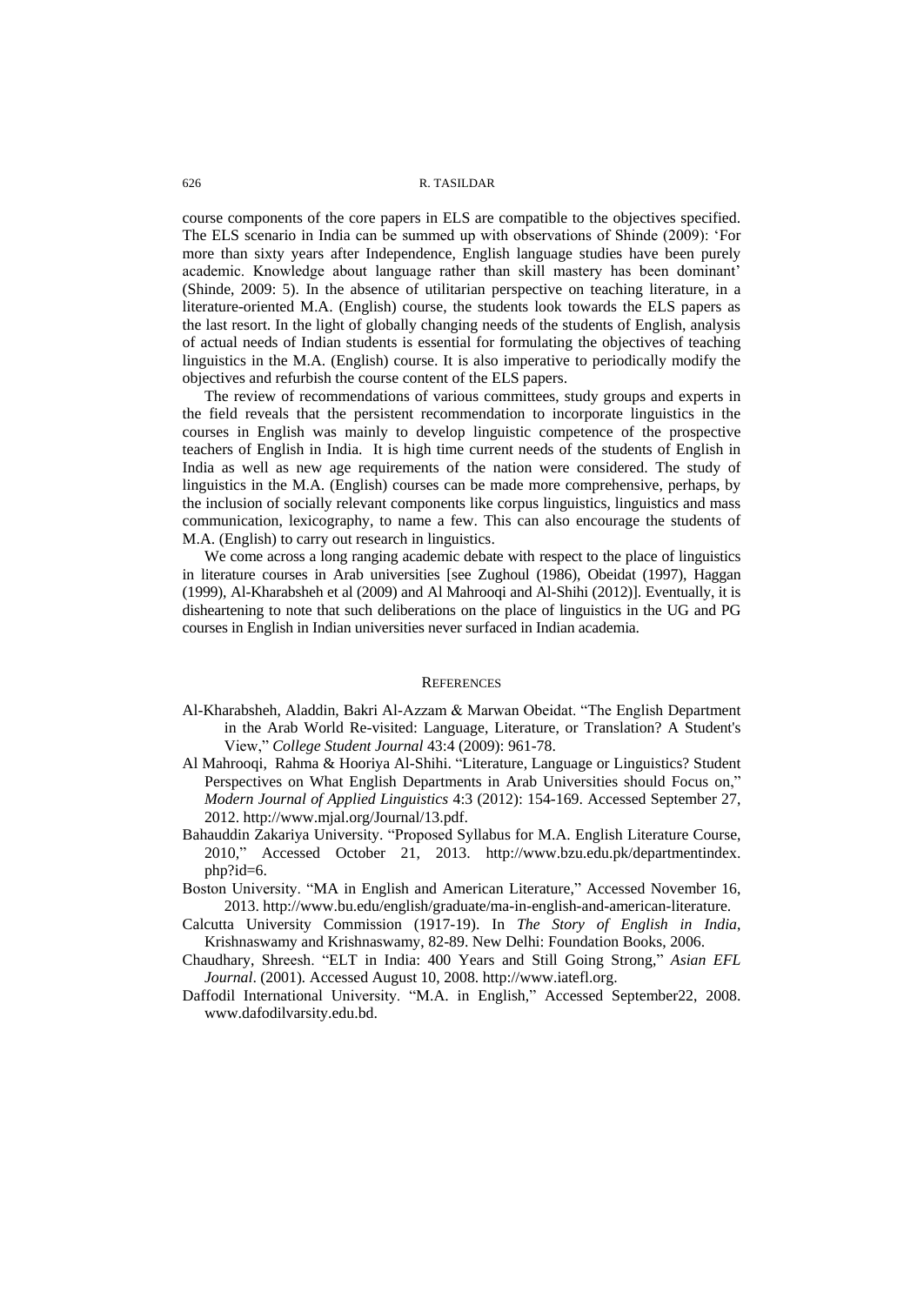- Durham University. "English Literary Studies (MA): Modules 2013- 2014," Accessed October 28, 2013[. https://www.dur.ac.uk/ english.studies/postgrad/taught.](https://www.dur.ac.uk/%20english.studies/postgrad/taught.)
- Gokak, V. K. *English in India: Its Present and Future*. Bombay: Asia Publishing House, 1964.

\_\_\_\_\_\_\_\_. "M.A. Syllabus in English," *Bulletin of the Central Institute of English and Foreign Languages (CIEFL)* 4 & 5 (1964-65): 122-126.

- Government of India. *The Study of English in India: Report of the Study Group Submitted to the Education Commission in 1965.* New Delhi: Ministry of Education, 1967.
- Haggan, Madeline. "A linguist's view: The English departments re- visited," *English Teaching Forum* 37: 1 (1999): 22-27.
- Khwopa College. ["M.A \(Master of Arts\) in English since 2007,"](http://college.khwopacollege.edu.np/page/detial/14) Accessed November 3, 2013. [http://www.khwopacollege.edu.np.](http://www.khwopacollege.edu.np/)
- Lott, Bernard. "English Linguistic Studies at the B.A. (Hons.) and M.A. levels," *Bulletin of the CIEFL*. 4 & 5 (1964-65): 114-121.
- Murty, G R K. "Higher education: Contextualization to the Changing Job Market Scenario," *University News* 45:50 (2007): 5-12.
- Nadkarni, M.V. "Teaching Spoken English in Colleges," *Bulletin of the CIEFL.* 4 & 5 (1964-65): 95-113.
- North South University. "Master of Arts in English," Accessed October 22, 2013. [http://www.northsouth.edu/html/de.html#mae.](http://www.northsouth.edu/html/de.html#mae)
- Obeidat, Marwan . "Language vs. Literature in English Departments in the Arab World," *English Teaching Forum* 35:1 (1997): 30–36.
- Pattanayak, D.P. *Multilingualism and Mother-tongue Education*. Delhi: Oxford University Press, 1981.
- Priyadarshi, Brajesh. "Career Opportunities in the Field of Linguistics," *Employment News* 37 (2011). Accessed December 17, 2011. http://www.employment news.gov.in/career\_guide.asp.
- Sastri, H.N.L. Paper presented on "Infrastructure," *Syllabus Reform in English: Reports and Recommendations of Zonal and National Workshops* 1976-77*.* New Delhi: University Grants Commission, 1977.
- Shinde, Shobha. "Innovative Strategies in English Teaching-Learning in the Rural Context," *University News* 47:43(2009): 4-7.
- Tasildar, Ravindra. "The Teaching of Linguistics in India An Evaluation of the Course Content of Papers in Seven Indian Universities," . *Language in India* 12:1 (2012): 519-526. Accessed January 6, 2012. http: /[/www.langugeinindia.com.](http://www.langugeinindia.com/)
- University of Brighton. "Literature MA and English Language Teaching MA," Accessed November 17, 2013. <http://arts.brighton.ac.uk/study/postgrad/literature-ma> and  [language-teaching-studies-ma.](http://arts.brighton.ac.uk/study/postgrad/english-language-teaching-studies-ma)
- University of Colombo. "MA in English Studies (w.e.f. 2013-14)," Accessed October 21, 2013.

<http://www.cmb.ac.lk/academic/arts/english/MA%20in%20English%20Studies.pdf>

University Grants Commission. "Kunzru Committee Report (1954)." In *Committees and Commissions on Indian Education 1947-1977: A Bibliography*, edited by Patra. A. N., 24-25. New Delhi: National Council of Educational Research and Training (NCERT), 1987.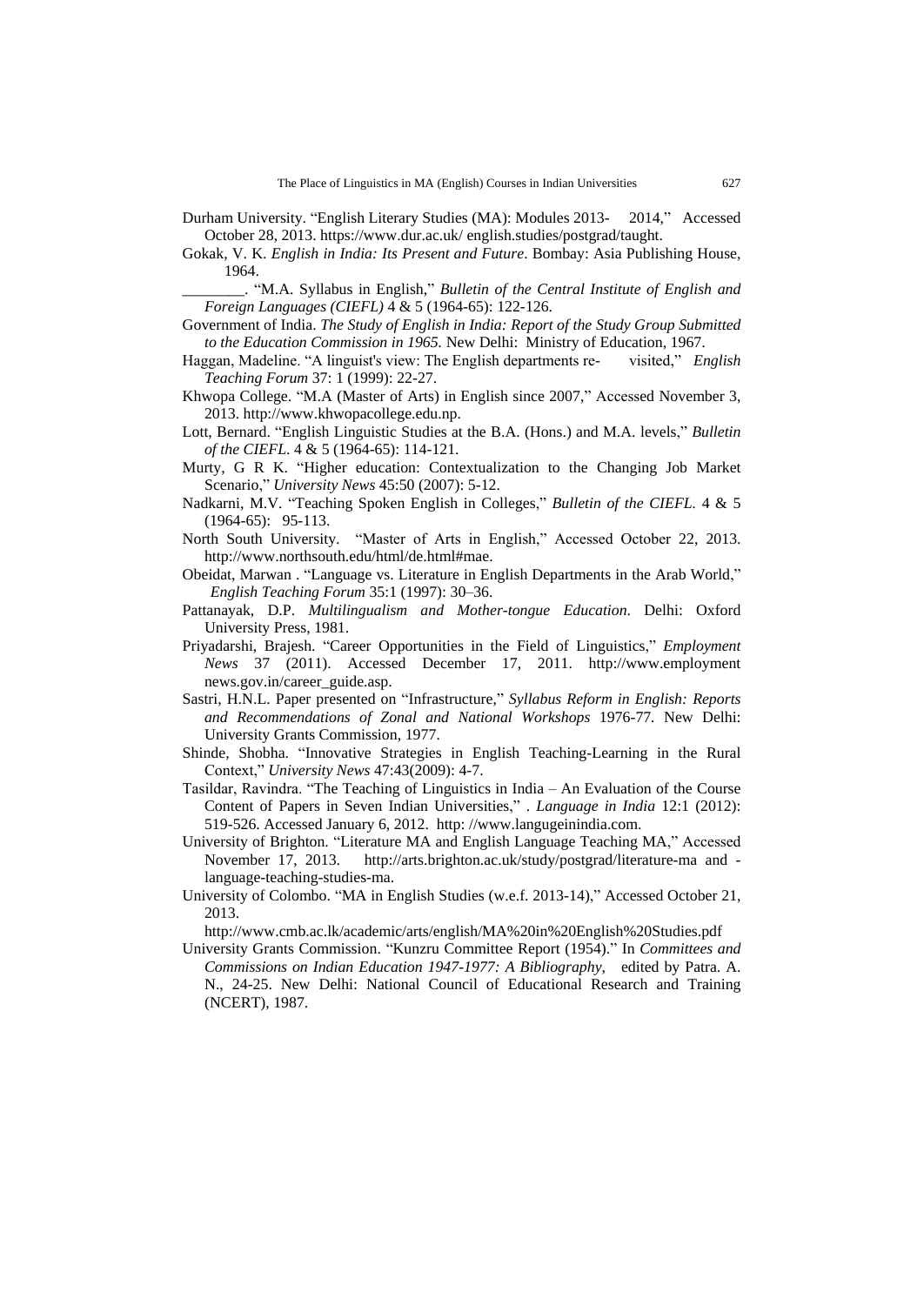\_\_\_\_\_\_\_\_\_. Report of Review Committee for English in Indian Universities (1960). In *Committees and Commissions on Indian Education 1947-1977: A Bibliography*, edited by Patra. A. N., 79-81. New Delhi: NCERT, 1987.

\_\_\_\_\_\_\_\_\_.*Syllabus Reform in English: Reports and Recommendations of Zonal and National Workshops* 1976-77*.* New Delhi: University Grants Commission, 1977.

\_\_\_\_\_\_\_\_\_. *Report of Curriculum Development Centre for English.* New Delhi: University Grants Commission, 1989.

\_\_\_\_\_\_\_\_\_. *Report of Curriculum Development Committee for English.* New Delhi: University Grants Commission, 2001.

\_\_\_\_\_\_\_\_\_. "Syllabus of the UGC NET- English,"New Delhi: University Grants Commission, 2012.

- University of Kent. "Postgraduate Courses 2014: English and American Literature MA," Accessed November 16, 2013. [http://www.kent.ac.uk/ courses/postgraduate/222/](http://www.kent.ac.uk/%20courses/)  [english-and-american-literature#structure.](http://www.kent.ac.uk/courses/postgraduate/222/english-and-american-literature#structure)
- University of Lahore. "MA in English Literature (MAEL) (during 2013-14),"Accessed October 21, 2013.

[http://ell.uol.edu.pk/PROGRAMS/Postgraduate/MA\(EnglishLiterature\).aspx.](http://ell.uol.edu.pk/PROGRAMS/Postgraduate/MA(EnglishLiterature).aspx)

- University of Leicester. "MA in English Studies and MA English Language and Llinguistics," Accessed November 16, 2013. [http://www2.le.ac.uk/departments/](http://www2.le.ac.uk/departments/english/postgraduate/madegrees/%20englishstudies/%20course-structure-and-modules) [english/postgraduate/madegrees/ englishstudies/ course-structure-and-modules.](http://www2.le.ac.uk/departments/english/postgraduate/madegrees/%20englishstudies/%20course-structure-and-modules)
- University of Oregon. "Department of English: Courses 2013-14," Accessed November 16, 2013. [http://english.uoregon.edu/graduate/courses.](http://english.uoregon.edu/graduate/courses)
- University of Pennsylvania. "Department of English: Graduate Courses," Accessed November 16, 2013[. http://www.english.wisc.edu/gradprograms.htm.](http://www.english.wisc.edu/gradprograms.htm)
- University of Wisconsin-Madison. "Graduate Studies in English: Master's in Applied English Linguistics," Accessed November 16, 2013. [http://www.English.wisc.edu/](http://www.english.wisc.edu/graduate.htm) [graduate.htm.](http://www.english.wisc.edu/graduate.htm)
- Union Public Service Commission. "Civil Services Examination: List of Optional Subjects for Main Examination," Accessed March 7, 2013. http://www.upsc.gov.in.

Yangon University. "The Department of English: Master Courses in English,"

- Accessed November 3, 2013. [http://www.yufund.org/index.php/departments/item/19](http://www.yufund.org/index.php/departments/item/19-department-of-english) [department-of-english.](http://www.yufund.org/index.php/departments/item/19-department-of-english)
- Zughoul, M. "English Departments in Third World Universities: Language, Linguistics or Literature?" *English Teaching Forum* 24:4(1986): 10-17.